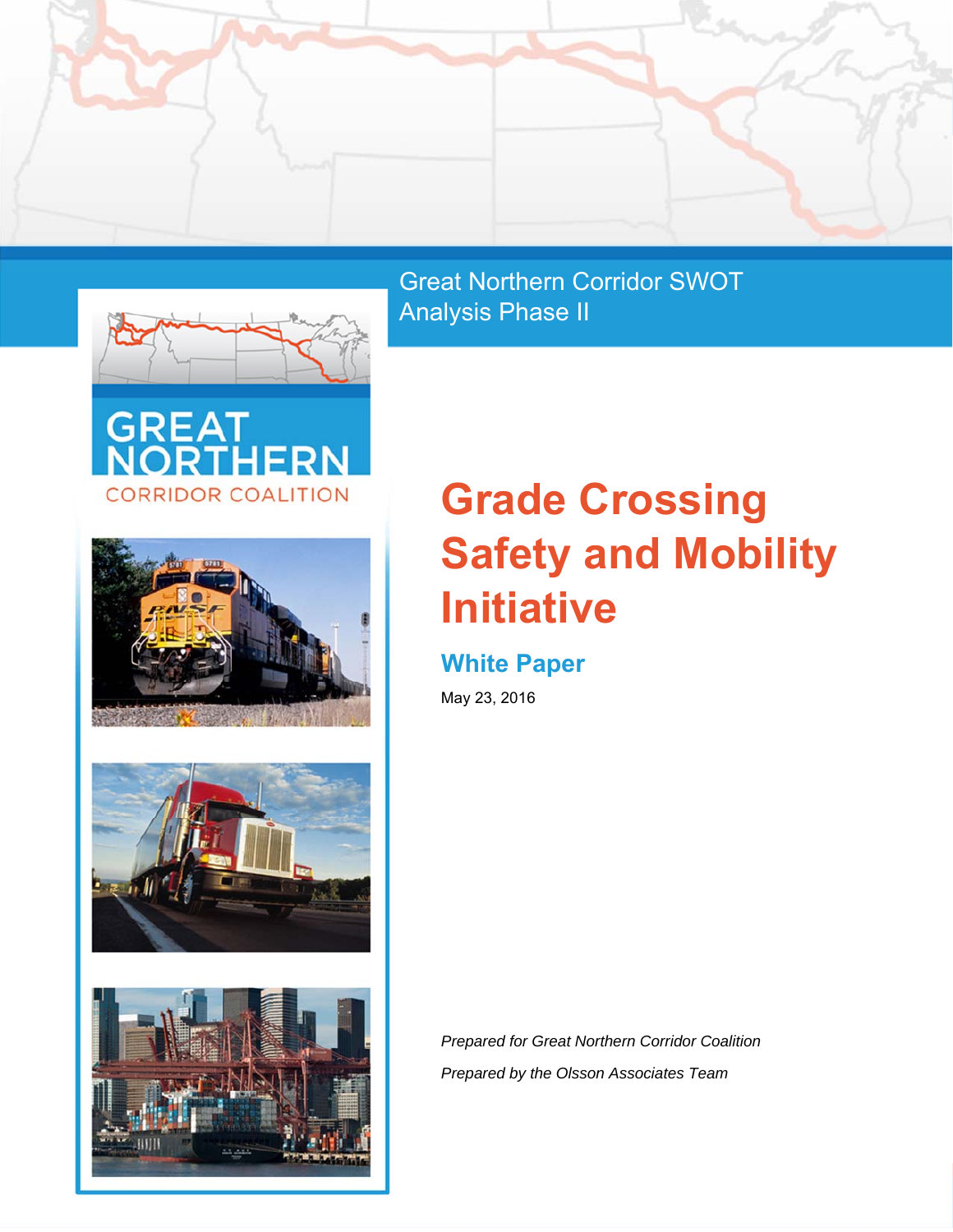**Grade Crossing Safety and Mobility Initiative** 



Great Northern Corridor Phase II Analysis

# **Table of Contents**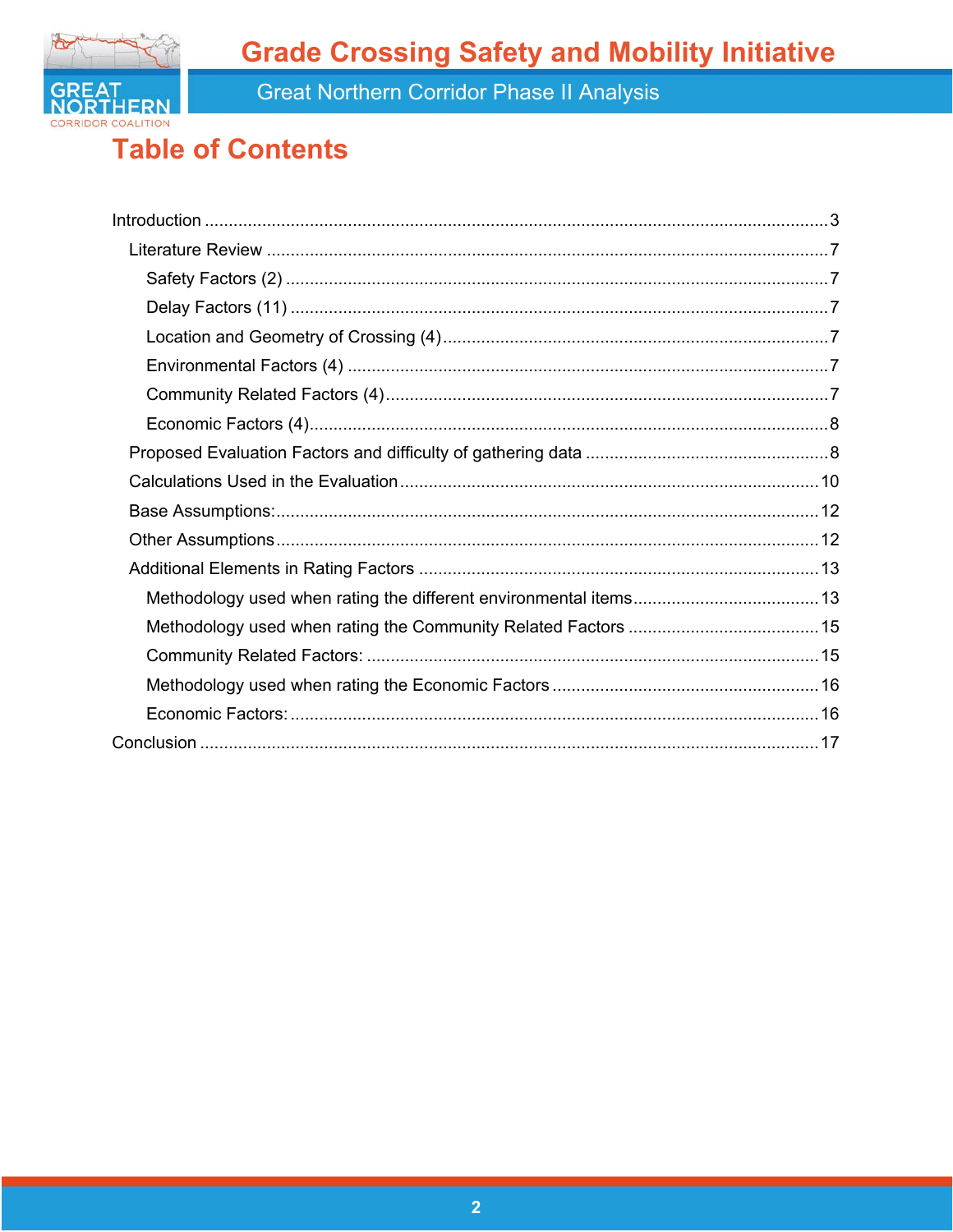

# **Introduction**

The Corridor Coalition recognizes the importance of rail transportation's role in a growing economy. The Coalition members also acknowledge the concerns of increasing rail traffic on the communities adjacent to the Corridor. These concerns include noise, lighting and air quality, and safety and congestion impacts at rail at-grade crossings. As both road and rail traffic volumes increase, it is likely public concerns regarding this traffic will also grow. The Coalition chose to investigate this initiative as one of three identified for further development in Phase II of the project. It is intended that the information gathered under this initiative will help to inform the decision making process for selecting and prioritizing potential grade crossing separation investments. This white paper examines a set of evaluation factors developed to help states, Metropolitan / Region Planning Organizations and local communities in their selection and prioritization of potential grade separation projects.

It is anticipated that future rail and vehicular traffic will result in increasing delays at local atgrade crossings and that communities along the Corridor will experience increasing levels of congestion and noise. Many local impacts can be addressed through a variety of operational measures and capital investments such as crossing closures, quiet zones, and grade separations. It needs to be recognized that grade separations are not classified as a safety improvement but rather an improvement to vehicle mobility in response to vehicle delays.

The Great Northern Corridor has over 2,300 public, at-grade railroad/street crossings. Improving safety and efficiency for cars, trucks, and trains is critical at these intersections. In Phase I, a methodology was created to assess all 2,323 crossings to identify crossing safety improvement candidates. This methodology provided a system-level view of potential crossing changes that identified candidates for closure/consolidation, candidates for signalization upgrades, and candidates for grade separation. Experience has shown that exposure, which is the product of AADT (Annual Average Daily Traffic) and the number of trains traveling that section of rail per day is a good measure to rank potential crossing improvements. The *Railroad-Highway Grade Crossing Handbook – Revised Second Edition 2007* includes a Chapter entitled "Selection of Alternatives" that provides exposure number guidelines for crossing closures and grade separations. The chapter was developed by a Technical Working Group established by the USDOT that included the representation of highway agencies, railroad companies and authorities, and governmental agencies involved in developing and implementing policies, rules, and regulations. Exposure number guidelines are a good starting point in the prioritization crossing safety candidate projects. The additional use of FRA's Web-Based Accident Prediction System (WBPAS) introduces the influence of past and predicted crossing crash statistics. Using BNSF's "Near Miss" reports provides a rail operations perspective of crossings warranting a review for possible crossing improvements. Following this methodology, Phase I produced three lists of grade crossings that are candidates for 1) closure, 2) consolidation and 3) potential grade separation.

In Phase II, the Team focused on developing evaluation criteria that can be used to develop qualitative and quantitative information to help stakeholders further identify the most suitable crossings for grade separation improvements.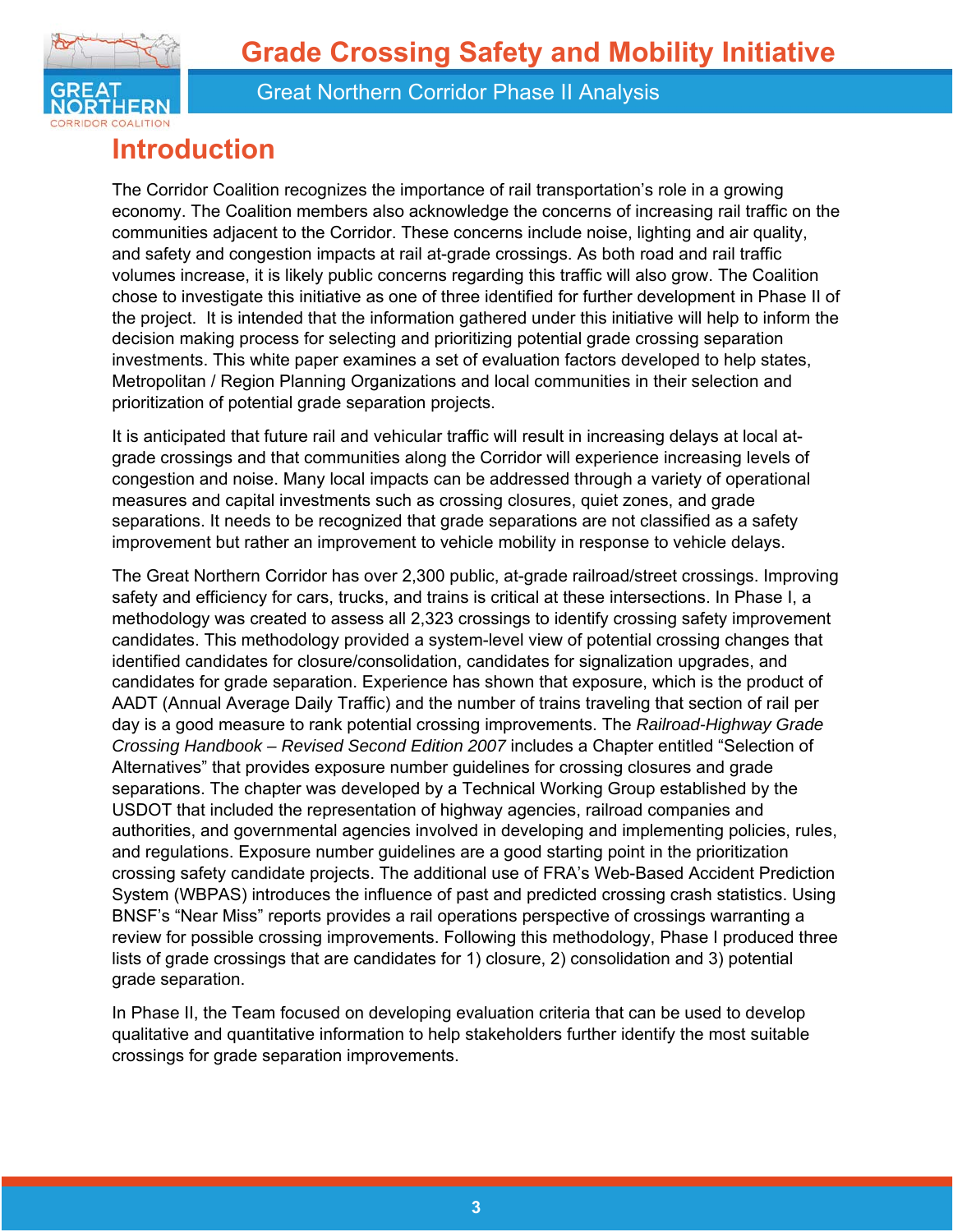

The Team recognizes that it is important that the corridor-wide methodology work for both urban and rural crossings. As each size community perceives the rail traffic moving through the community as heavily affected the respective livability. The challenge remains funding potential improvements and the respective responsibilities/authority of the multiple entities involved in the decision process. It is especially important, for example, in recommending any crossing improvement that the project champions recognize the responsibility of rail crossing improvements is primarily assigned to the respective state highway departments or road authorities. The Coalition's work is intended to help each state in their respective decision processes by providing evaluation factors that can be considered. This methodology is not meant to interfere with current state responsibilities. For example, the State of Minnesota has chosen not to submit sample crossings for this evaluation due to the fact that their Department of Transportation has recently completed a crossing study which is currently under consideration in the Minnesota Legislature. MnDOT does not want their project list evaluated under this initiative over concerns that any results from this study that might appear to be in conflict with their current package.

The research presenting in this technical memo is intended as a programmatic, corridor level approach to help stakeholders identify, prioritize, and fund grade crossing improvements such as separations. The traditional approach for making grade-crossing investment decisions has been guided by the USDOT, FHWA sponsored "Railroad-Highway Grade Crossing Handbook, Revised Second Edition (August 2007) and its predecessor document. The handbook provides guidance for the consideration of grade separations for highway-rail crossings. The handbook addresses two scenarios: A) The highway-rail crossing must be grade separated or the crossing eliminated; and, B) The highway-rail crossing should be considered for grade separation. A number of recent studies, including one conducted by Coalition member Minnesota, have used additional filters beyond traditional traffic and safety factors that can assist planners in making better investment decisions for at-grade crossing separation projects, and allow for a more objective means of comparing project alternatives.

The Olsson Team has explored existing relevant research, available local crossing data and proposes a broader approach/methodology framework for making strategic corridor decisions related to highway/rail at-grade crossing improvements.

Phase I provided a basis for the selection of a set of sample crossings upon which the proposed evaluation factors could be tested. The original list included 25 crossings across the corridor of over 3,200 public crossings based upon a filter using the Exposure rate and Predictive Accident Ratio. This initial selection produced a list of high priority crossing that were heavy weighted to urban centers due to the simple fact that urban crossing tends to have a much higher Average Annual Daily Traffic (AADT) level than rural crossings on the Subdivision. Thus, in Phase II, the Team reached out to each state DOT to request a list of sample crossings from their respective state for consideration under this initiative. This outreach generated a list of 19 crossings as displayed in Exhibit 1.

- o Five crossings along the Seattle Subdivision between Seattle and Portland in Washington State,
- o Eight crossings in North Dakota, representing five subdivisions,
- o Four crossing in Montana representing three subdivisions and
- o Two crossing in Wisconsin representing two subdivisions.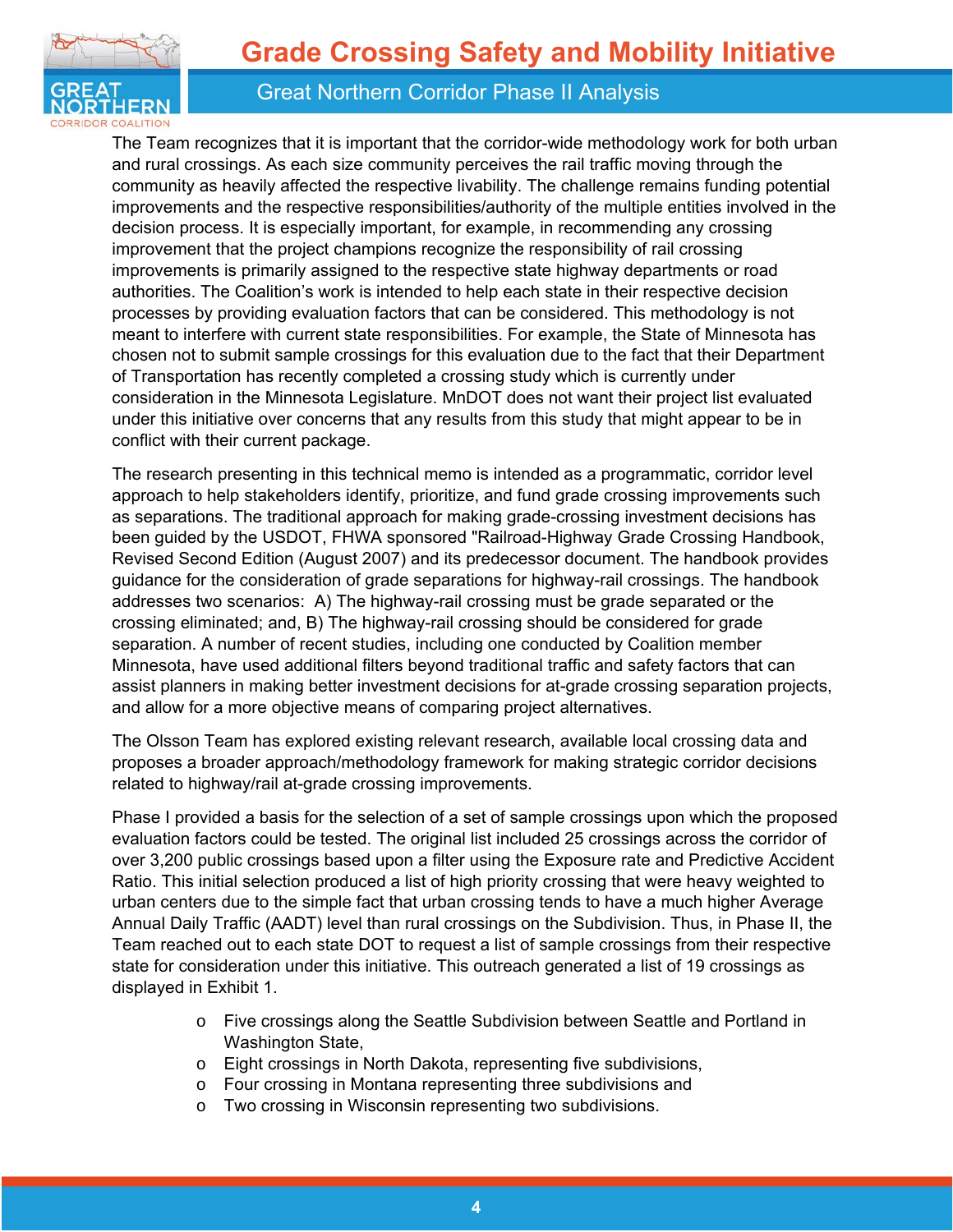

This sample of 19 crossing is a good mix of urban, small-city and rural crossings that may warrant consideration as a potential grade separation project by their stakeholders. Exhibit 1 displays the locations of the crossings and Exhibit 2 displays an example of available FRA data for each crossing.

#### **Exhibit 1: Map of Sample Railroad Crossings used in the beta-testing of the Evaluation Factors**



#### **Exhibit 2: Nineteen Sample Railroad Crossings**

|                    |              |                    |                    |                    |                   |             |             |         |                     |                 |                                  | <b>Max</b>   |                         |
|--------------------|--------------|--------------------|--------------------|--------------------|-------------------|-------------|-------------|---------|---------------------|-----------------|----------------------------------|--------------|-------------------------|
|                    |              |                    |                    |                    |                   | Year of     |             | Trains/ |                     |                 |                                  | <b>Train</b> | # of                    |
| <b>Crossing ID</b> | <b>State</b> | <b>Subdivision</b> | County             | City               | <b>Address</b>    | <b>AADT</b> | <b>AADT</b> | Day     | <b>Urban/Rural</b>  | <b>Exposure</b> | <b>Warning Device Type</b>       | <b>Speed</b> | <b>Tracks</b>           |
| 059618E            | MT           | Glascow            | Roosevelt          | Culbertson         | 1st Ave. W        | 2013        | 543         |         | 39 City-800 pop     | 21,177          | Flashing Lights and Gates        | 79 mph       |                         |
| 088620J            | MT           | <b>Great Falls</b> | Toole              | Shelby             | Hwy 2             | 2013        | 1,534       |         | 6Urban              | 9,204           | Flashing Lights and Gates        | 20 mph       |                         |
| 059334A            | MT           | Hi Line            | Flathead           | Columbia Falls     | N LaSalle Rd      | 2013        | 1,070       |         | 45 Rural            | 48,150          | Flashing Lights and Gates        | 70 mph       | $\overline{2}$          |
| 059770N            | MT           | Hi Line            | Hill               | Rudyard            | Reed St S-255     | 2013        | 912         |         | 35 City-275 pop     | 31,920          | Flashing Lights and Gates        | 79 mph       | $\overline{2}$          |
| 071656R            | <b>ND</b>    | Crosby             | Ward               | Berthold           | $US-2$            | 2015        | 7,660       |         | 2 Rural             | 15,320          | Flashing Lights and Gates        | 25 mph       |                         |
| 081558C            | <b>ND</b>    | Glasgow            | Williams           | Trenton            | ND-1804           | 2015        | 4,135       |         | 35 Rural            | 144,725         | Flashing Lights and Gates        | 70 mph       |                         |
| 062505C            | <b>ND</b>    | Glasston           | <b>Grand Forks</b> | <b>Grand Forks</b> | Hwy 2             | 2013        | 19,555      |         | 6Urban              | 117,330         | Flashing Lights and Gates        | 25 mph       |                         |
| 087659J            | <b>ND</b>    | Jamestown          | Burleigh           | Bis/Linc           | 66th St SE        | 2014        | 3,890       |         | 22 Rural            | 85,580          | Flashing Lights and Gates        | 60 mph       |                         |
| 070809N            | <b>ND</b>    | <b>KO</b>          | Cass               | Fargo              | Broadway          | 2015        | 4,675       |         | 67 Urban            | 313,225         | Flashing Lights & 4 Quad Gates   | 35 mph       |                         |
| 070828T            | <b>ND</b>    | KO                 | Cass               | Fargo              | 27th St N         | 2006        | 1,900       |         | 67 Urban            | 127,300         | Flashing Lights and Gates        | 60 mph       |                         |
| 071103U            | <b>ND</b>    | KO                 | Cass               | Casselton          | Langer Av/ND      | 2015        | 3,315       |         | 52 City-2400 pop    | 172,380         | Flashing Lights & 4 Quad Gates   | 60 mph       |                         |
| 093077T&79G        | <b>ND</b>    | KO                 | Ward               | Minot              | 27th St SE        | 2015        | 5,185       |         | 35 Urban            | 181,475         | Flashing Lights and Gates        | 40 mph       | 5                       |
| 085640K            | <b>WA</b>    | <b>SEATTLE</b>     | King               | <b>KENT</b>        | SR516 (WILLIS ST) |             | 20,200      |         | 46 Urban            | 929,200         | <b>Flashing Lights and Gates</b> | 79 mph       |                         |
| 085629K            | <b>WA</b>    | <b>SEATTLE</b>     | King               | KENT               | <b>JAMES ST</b>   | 2010        | 23,110      |         | 46 Urban            | 1,063,060       | Flashing Lights and Gates        | 79 mph       |                         |
| 085625H            | <b>WA</b>    | <b>SEATTLE</b>     | King               | <b>KENT</b>        | S 212TH STREET    | 2010        | 25,300      |         | 46 Urban            | 1,163,800       | Flashing Lights and Gates        | 79 mph       | $\overline{\mathbf{c}}$ |
| 085775R            | <b>WA</b>    | SEATTLE            | Thurston           | <b>OLYMPIA</b>     | <b>RICH RD SE</b> | 2000        | 6,057       |         | 46 Rural            | 278,622         | Flashing Lights and Gates        | 79 mph       |                         |
| 092493S            | <b>WA</b>    | <b>SEATTLE</b>     | Lewis              | <b>WINLOCK</b>     | WALNUT ST./SR 603 | 1995        | 4,500       |         | 46 Rural            | 207,000         | Flashing Lights and Gates        | 67 mph       |                         |
| 061459A            | WI           | Lakes              | Douglas            | Superior           | N 28th            | 2002        | 3,500       |         | 22 City-27, 244 pop | 77,000          | Flashing Lights                  | 10 mph       | 4                       |
| 079957N            | WI           | <b>St Croix</b>    | <b>Buffalo</b>     | Nelson             | $WI-25$           | 2004        | 5,200       |         | 44 City-374 pop     | 228,800         | Flashing Lights and Gates        | 60 mph       |                         |

Exhibit 2 displays the basic attributes of each of the sample rail crossing including AADT, Number of Trains per Day, Urban vs. Rural classification, Exposure Value, Type of Warning Devices, Train speed and Number of rail tracks.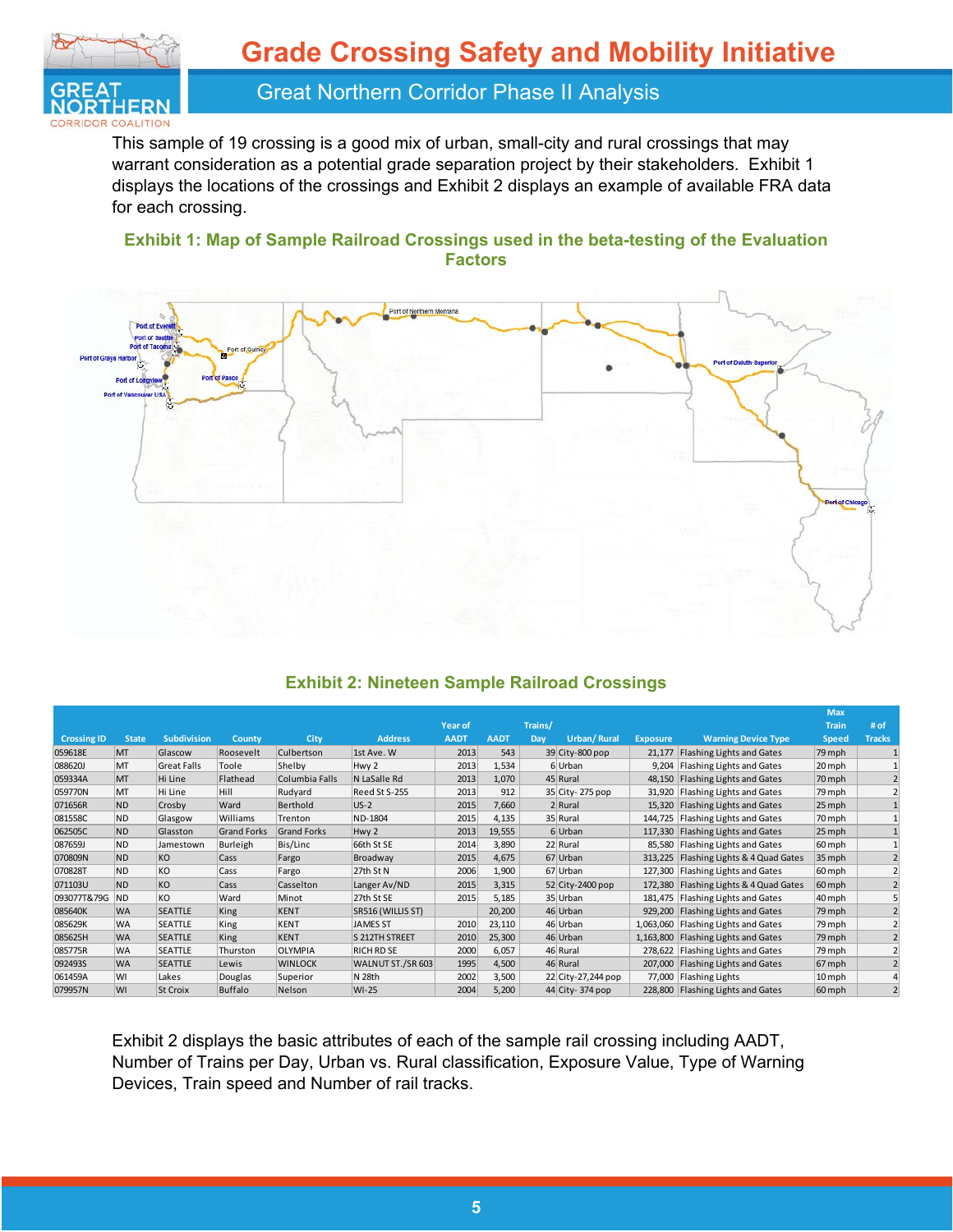

#### **Exhibit 3: Initial Evaluation of Five High Priority Crossings on the BNSF Seattle Subdivision**

| <b>Crossing</b><br><b>Location</b><br>(Street, city) | <b>City</b> | <b>State</b> | <b>Existing</b><br><b>AADT</b> | <b>Estimated</b><br><b>Peak Hour</b><br><b>Volume</b> | <b>Estimated</b><br><b>Vehicles</b><br><b>Affected</b><br>by One<br>Train <sup>a</sup> | 2015<br><b>Number</b><br>of Trains | <b>Current</b><br>Gate<br><b>Downtime</b><br><b>Per Day</b><br>(Hours) | <b>Total Delay</b><br>Per Day,<br>All<br><b>Vehicles</b><br>per One<br><b>Train</b><br>(Hours) | <b>Total</b><br><b>Daily</b><br><b>Vehicle</b><br>Delay, All<br><b>Trains</b><br>(Hours) | <b>Maximum</b><br><b>Queue</b><br>Length b,c<br>(feet) |
|------------------------------------------------------|-------------|--------------|--------------------------------|-------------------------------------------------------|----------------------------------------------------------------------------------------|------------------------------------|------------------------------------------------------------------------|------------------------------------------------------------------------------------------------|------------------------------------------------------------------------------------------|--------------------------------------------------------|
| SR516<br>(WILLIS ST)                                 | Kent        | <b>WA</b>    | 20,200                         | 2020                                                  | 168                                                                                    | 63                                 | 5.25                                                                   | 7.0                                                                                            | 442                                                                                      | 4,208                                                  |
| <b>JAMES ST</b>                                      | Kent        | <b>WA</b>    | 17,900                         | 1790                                                  | 149                                                                                    | 63                                 | 5.25                                                                   | 6.2                                                                                            | 392                                                                                      | 3,729                                                  |
| S 212TH<br><b>STREET</b>                             | Kent        | <b>WA</b>    | 25,300                         | 2530                                                  | 211                                                                                    | 63                                 | 5.25                                                                   | 8.8                                                                                            | 553                                                                                      | 5,271                                                  |
| <b>RICH RD SE</b>                                    | Olympia     | <b>WA</b>    | 6,057                          | 606                                                   | 50                                                                                     | 51                                 | 4.25                                                                   | 2.1                                                                                            | 107                                                                                      | 1,262                                                  |
| <b>WALNUT</b><br>ST./SR 603                          | Winlock     | <b>WA</b>    | 4,500                          | 450                                                   | 38                                                                                     | 52                                 | 4.33                                                                   | 1.6                                                                                            | 81                                                                                       | 938                                                    |

*a. Assumes uniform distribution of traffic during the peak hour. Calculation is based upon Peak volumes which is estimated at 10% of AADT, x 5 minutes of gate downtime divided by 60 minutes in an hour.* 

*b. Includes traffic on all approaches to the crossing.* 

*c. Assumes 25 feet per vehicle.* 

Estimated Peak Hour Volume = 10% of AADT Estimated Vehicles Affected by One Train = Estimated Peak Hour Volume x 5 minutes/60 minutes Other Assumptions: Assumes that the average train is 7,800 long and traveling at an average of 20 mph, the average gate downtime per at-grade crossing would be approximately 5 minutes per train.



#### **Exhibit 4: ArcGIS On-line Map of the Three Kent Crossings**

This interactive map in Exhibit 4 shows the 1 mile buffer in blue around each crossing as well as the general population in the surrounding area. When expanded, the Fire Stations, Schools, and Police Stations are visible. This type of graphical presentation will help the decision makers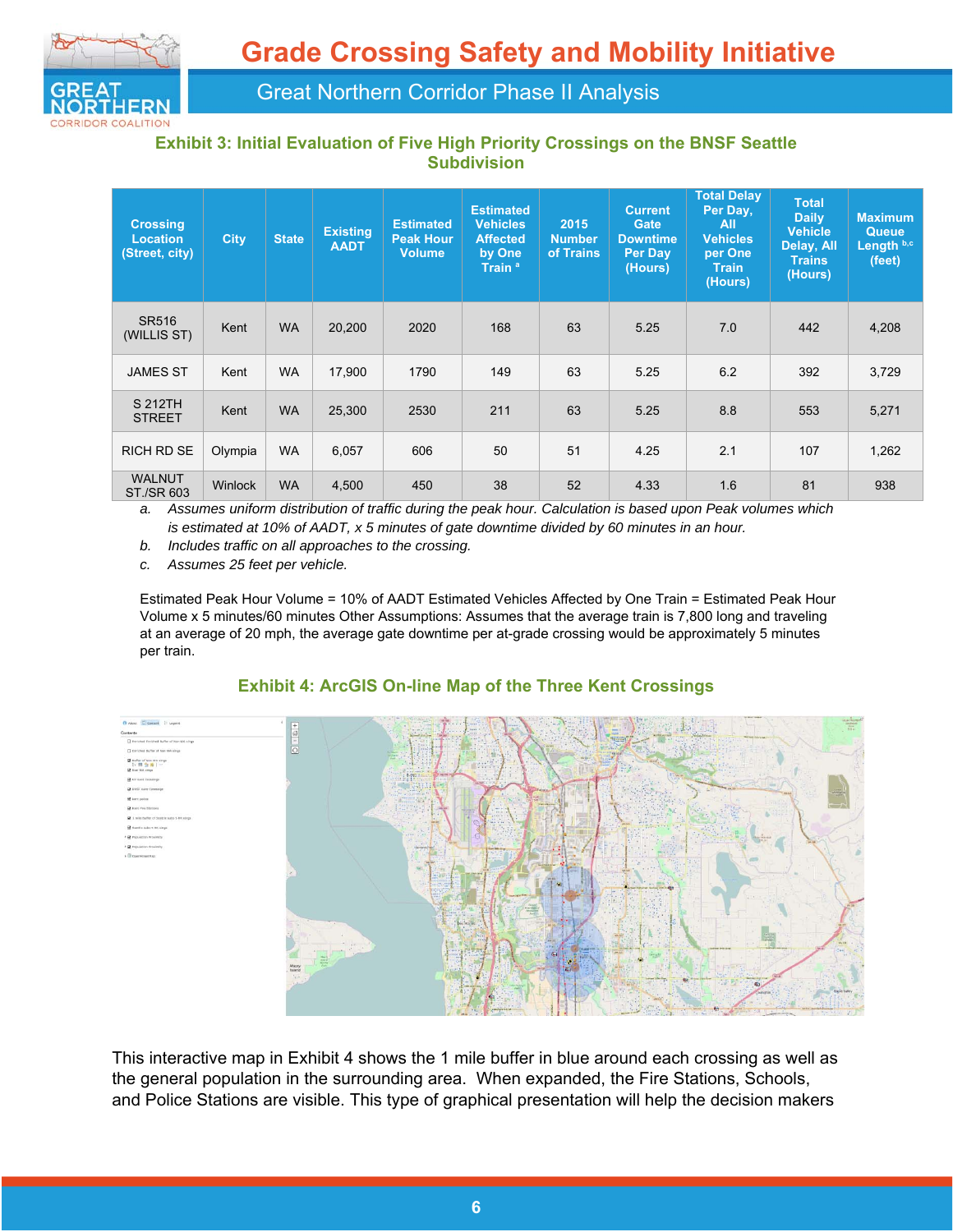

get quickly acquainted with the location of the crossings. In addition, pop-up boxes can be added to display the Evaluation Factors for each crossing.

### **Literature Review**

A current literature review of past practices organized evaluation factors into six main areas. Numbers in the bracket indicate the number of sub-factors identified. The notation next to the sub-factor indicates the number of studies that the sub-factor was referenced.

### *Safety Factors (2)*

- USDOT Accident Prediction Value 8
- Accident History 13

### *Delay Factors (11)*

- Road Vehicle Delay 9
- Rail Delay 1
- Posted HW Speed 6
- Speed Reduction 3
- Average Daily Vehicle Traffic (AADT) 16
- Average Daily Train Traffic (AATT) 15
- Train Speed 7
- $\bullet$  Train Length  $6$
- Exposure (AADT \* Average Daily Trains)- 7
- Duration of Crossing Closure 6
- Queue Length 1

### *Location and Geometry of Crossing (4)*

- Geometry of the Crossing 5
- Number of HW Lanes 2
- Number of Rail Tracks 2
- Adjacent Grade Separation 1

### *Environmental Factors (4)*

- Noise 4
- Visual Amenity 1
- Emission/Air Quality/Fuel Savings 3
- Environmental Significance 2

### *Community Related Factors (4)*

- Population 4
- Transit/Emergency Route/ Accessibility/Connectivity 6
- Social Significance (local development) 5
- Strategic Fit/Local Agent Priority/Isolated Location 3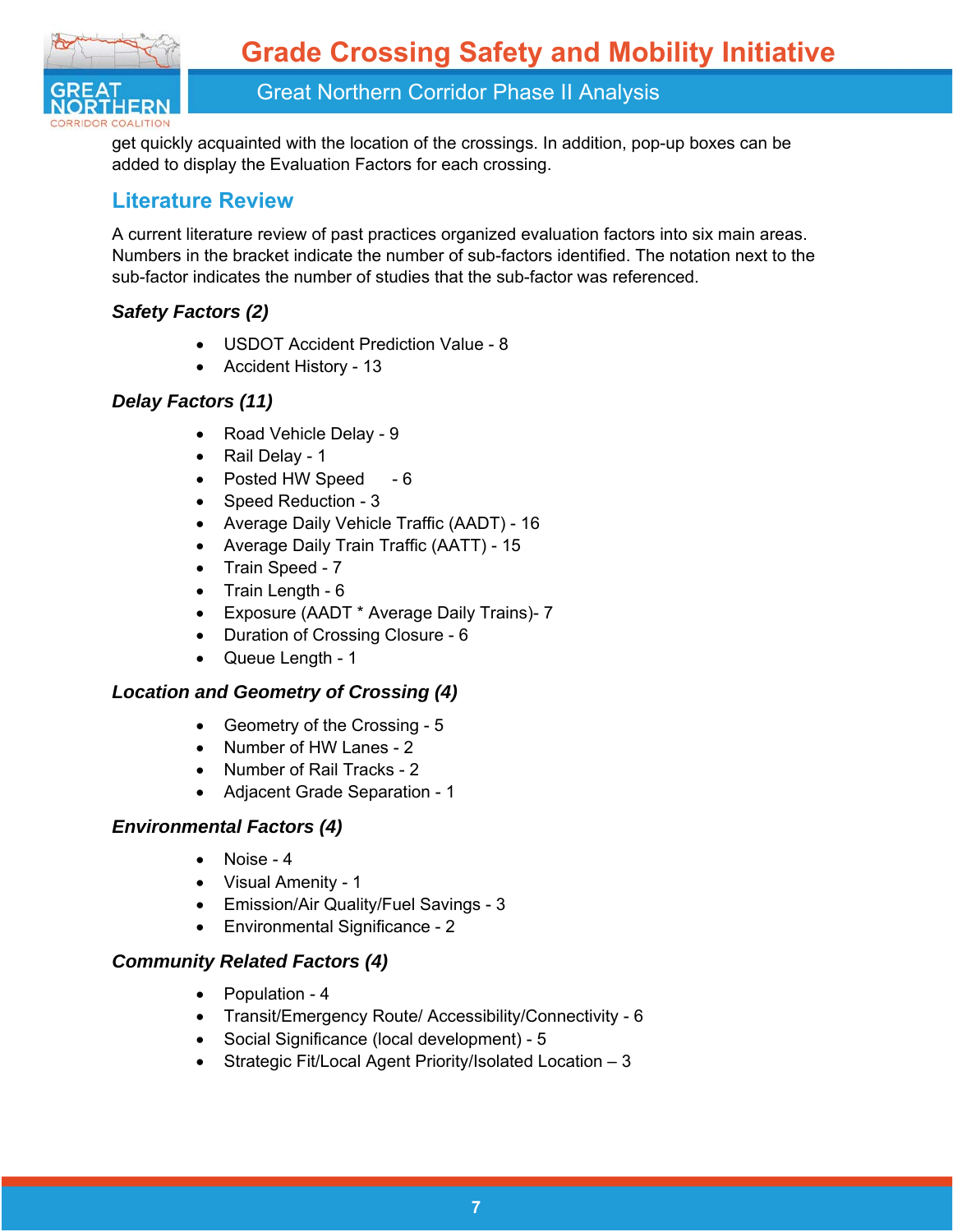**Grade Crossing Safety and Mobility Initiative** 



Great Northern Corridor Phase II Analysis

### *Economic Factors (4)*

- Vehicle operating cost/delay and accident cost 4
- Crossing operating cost/life cycle cost 2
- Construction cost 2
- Economic Losses 1

### **Proposed Evaluation Factors and difficulty of gathering data**

The team looked at these six areas and identified four sectors into which to group the data for this initiative.

#### **Exhibit 5: Four Factor Sectors Identified in the Literature Review of Past Practices**



For each factor, the Team assessed the availability of data as well as identified sources of data. Exhibit 6 below details the category, factor, assessment of data availability and currently identified data sources.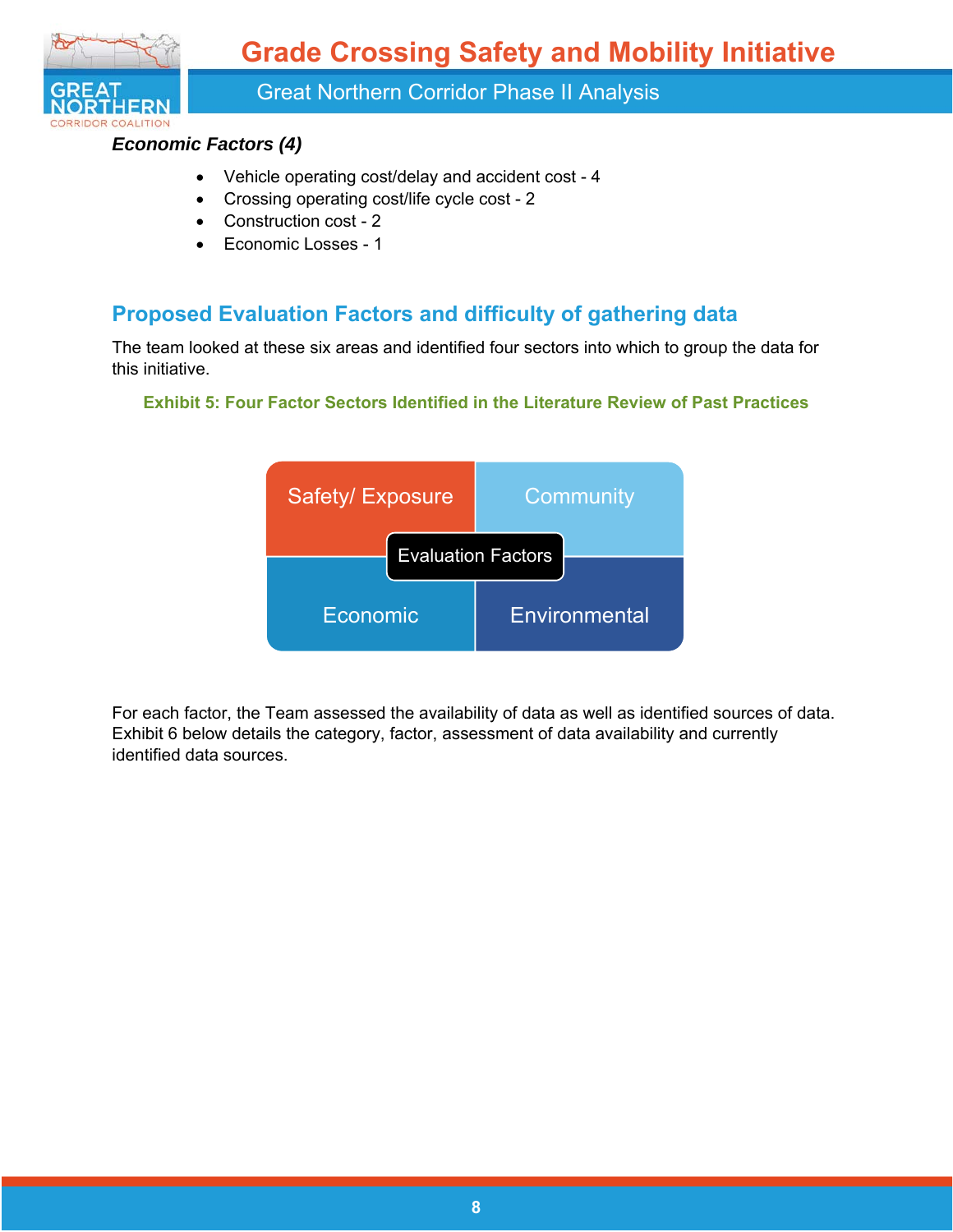

### **Exhibit 6: Rail Crossing Evaluation Factors**

| <b>Evaluation Category</b>                                                                                                                                                                                                  | <b>Level of Data</b><br><b>Accessibility</b><br>$1 = Poor/$ unavailable<br>3= based upon a<br>calculation of factors<br>collected<br>5=Excellent/Easy | <b>Source of Data</b>                                                                             |
|-----------------------------------------------------------------------------------------------------------------------------------------------------------------------------------------------------------------------------|-------------------------------------------------------------------------------------------------------------------------------------------------------|---------------------------------------------------------------------------------------------------|
| <b>Safety / Exposure Factors</b>                                                                                                                                                                                            |                                                                                                                                                       |                                                                                                   |
| <b>USDOT Accident Prediction Value</b><br>1.                                                                                                                                                                                | 5                                                                                                                                                     | FRA site                                                                                          |
| <b>Accident History Fatalities</b><br>2.                                                                                                                                                                                    | 4                                                                                                                                                     | FRA site, Sum the 5 year<br>experience                                                            |
| 3.<br><b>Road Vehicle Delay</b>                                                                                                                                                                                             | 4                                                                                                                                                     | Calculation                                                                                       |
| Rail Delay - Al suggests if blockage/ rail crossing<br>4.<br>near/ into yard, spur-<br>Is there a rail switch .5 mile? Y/N                                                                                                  | 4                                                                                                                                                     | FRA site<br>collected the nearest switches                                                        |
| 5. Posted HW Speed                                                                                                                                                                                                          | 5                                                                                                                                                     | <b>FRA</b> site                                                                                   |
| 6. AADT-# of daily vehicles                                                                                                                                                                                                 | 4, not always current                                                                                                                                 | FRA site, local data                                                                              |
| 7. $AATT - #$ of daily trains                                                                                                                                                                                               | 4, not always current                                                                                                                                 | FRA site                                                                                          |
| 8. Hazardous Train Cars- any mixed train crude oil.<br>Some kind of rating if on energy corridor, etc.                                                                                                                      | 1                                                                                                                                                     | Unknown                                                                                           |
| 9. Train Speed                                                                                                                                                                                                              | 5                                                                                                                                                     | <b>FRA</b>                                                                                        |
| 10. Train Length not easily available                                                                                                                                                                                       | 1                                                                                                                                                     | TBD could take averages<br>based upon # freight vs #<br>passenger                                 |
| 11. Exposure                                                                                                                                                                                                                | 5                                                                                                                                                     | Calculated with standard<br>formula                                                               |
| 12. Duration of Crossing Closure                                                                                                                                                                                            | 3                                                                                                                                                     | Calculated using an average<br>time per train                                                     |
| 13. Queue Length                                                                                                                                                                                                            | 3                                                                                                                                                     | Calculate an average feet per<br>vehicle                                                          |
| 14. Geometry of the Crossing                                                                                                                                                                                                | 5                                                                                                                                                     | FRA site                                                                                          |
| 15. Number of HW Lanes                                                                                                                                                                                                      | 5                                                                                                                                                     | FRA site, google maps                                                                             |
| 16. Number of Rail Tracks                                                                                                                                                                                                   | 5                                                                                                                                                     | FRA site, google maps                                                                             |
| 17. Adjacent Grade Separation (within 1 mile) -Y/N                                                                                                                                                                          | 4                                                                                                                                                     | FRA site, google maps                                                                             |
| <b>Environmental Factors</b>                                                                                                                                                                                                |                                                                                                                                                       |                                                                                                   |
| Noise - Quiet Zone Y/N                                                                                                                                                                                                      | 5                                                                                                                                                     | FRA Quiet zones Y/N                                                                               |
| 2. Visual Amenity<br>1= low (in industrial area) 2=rural (farms low<br>populated) 3=suburban medium residential density<br>4=Urban (city center, high population density) 5=<br>High (Scenic, Park, State lands, Fed lands) | 4<br>Data set estimates intensity<br>of development around<br>intersections                                                                           | Looked at adjacent land use<br>Rank 1 low-5 High                                                  |
| 3. Emission/Air Quality/Fuel Savings                                                                                                                                                                                        | 3                                                                                                                                                     | Calculated fuel savings /<br>emissions see calculations<br>below                                  |
| Environmentally sensitive areas (wetlands, other)<br>4.                                                                                                                                                                     | 3                                                                                                                                                     | Open source<br>A list of criteria was developed<br>and then a Y/N or rating<br>system was applied |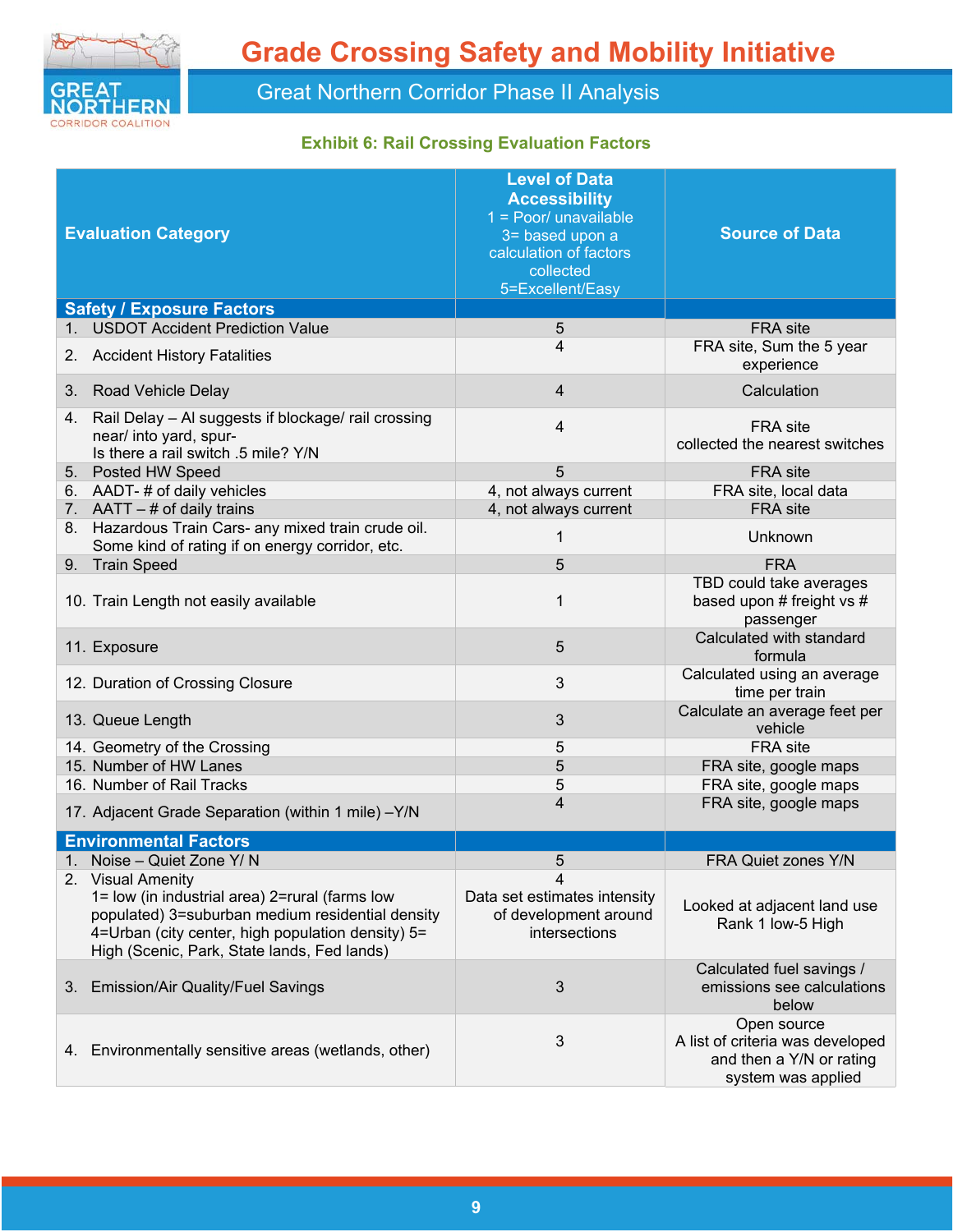

### **Exhibit 6: Rail Crossing Evaluation Factors- continued**

|                | <b>Community Related Factors</b>                                                          |                                                                                                       |                                              |
|----------------|-------------------------------------------------------------------------------------------|-------------------------------------------------------------------------------------------------------|----------------------------------------------|
| $1_{-}$        | General Population (w/in 1 mile radius)                                                   | 5                                                                                                     | <b>ArcGIS</b>                                |
| 2 <sub>1</sub> | Fixed populations (hospitals, nursing homes,<br>prisons w/in mile radius)                 | $\overline{2}$                                                                                        | Open source                                  |
|                | 3. Vulnerable populations (schools, sports<br>facilities, city hall - w/in 1 mile radius) | 3                                                                                                     | Open source                                  |
|                | 4. Emergency services (Fire station, EMT, Police<br>Department - w/in 1 mile radius)      | $\overline{2}$                                                                                        | Open source                                  |
|                | 5. Evacuation Route (Y/N) EMS route,<br>posted routes?                                    |                                                                                                       | Visual, FRA/ State Emergency<br>Mgmt.<br>Y/N |
|                | <b>Economic Factors</b>                                                                   |                                                                                                       |                                              |
|                | 1. Vehicle operating cost/delay and accident cost<br>- Passenger vehicles- EIS / BCA      | 2-Calculation TBD if<br>calculation uses factors<br>already collect then 4                            | Calculation -see formulas<br>below.          |
|                | 2. Vehicle operating cost/delay and accident cost<br>- Commercial vehicles -EIS/ BCA      | 2-Calculation TBD if<br>calculation uses factors<br>already collect then 4-<br><b>Calculation TBD</b> | Calculation –see formulas<br>below.          |
| 3.             | Crossing operating cost/life cycle cost                                                   | <b>TBD</b>                                                                                            | <b>Eng Estimates</b>                         |
| 4.             | Construction cost- more develop more<br>expensive, rural                                  | TBD                                                                                                   | <b>Eng Estimates</b>                         |
| 5.             | Economic Losses - positive or neg.                                                        | <b>TBD</b>                                                                                            | No formula to date                           |

### **Calculations Used in the Evaluation**

#### **Exhibit 7: Detailed Calculations for Specified Factors**

| <b>Factor</b>                                                    | <b>Calculation</b>                                                                                                                                                                                                       |
|------------------------------------------------------------------|--------------------------------------------------------------------------------------------------------------------------------------------------------------------------------------------------------------------------|
| Peak volumes                                                     | Estimated at 10% of AADT                                                                                                                                                                                                 |
| Average Road Vehicle Delay (Hours/<br>$day)$ (S3)                | Average number of vehicles delayed per train *2.5 minutes/ vehicle * Number<br>of Trains/ day<br>a. Assumes each car averages 2.5 delay per train passing that takes an<br>average of 5 minutes to cross the RR crossing |
| Exposure (S11)                                                   | AADT * Average Daily Trains                                                                                                                                                                                              |
| Total Duration of Crossing Closures/<br>Day<br>$(Hours)$ $(S12)$ | (Number of Trains * 5 minutes per train)/ 60 minutes                                                                                                                                                                     |
| Que Length (S13)                                                 | Estimated average volume for 1 train *25 feet per vehicle<br>a. Includes traffic on all approaches to the crossing<br>b. Assumes 25 feet per vehicle                                                                     |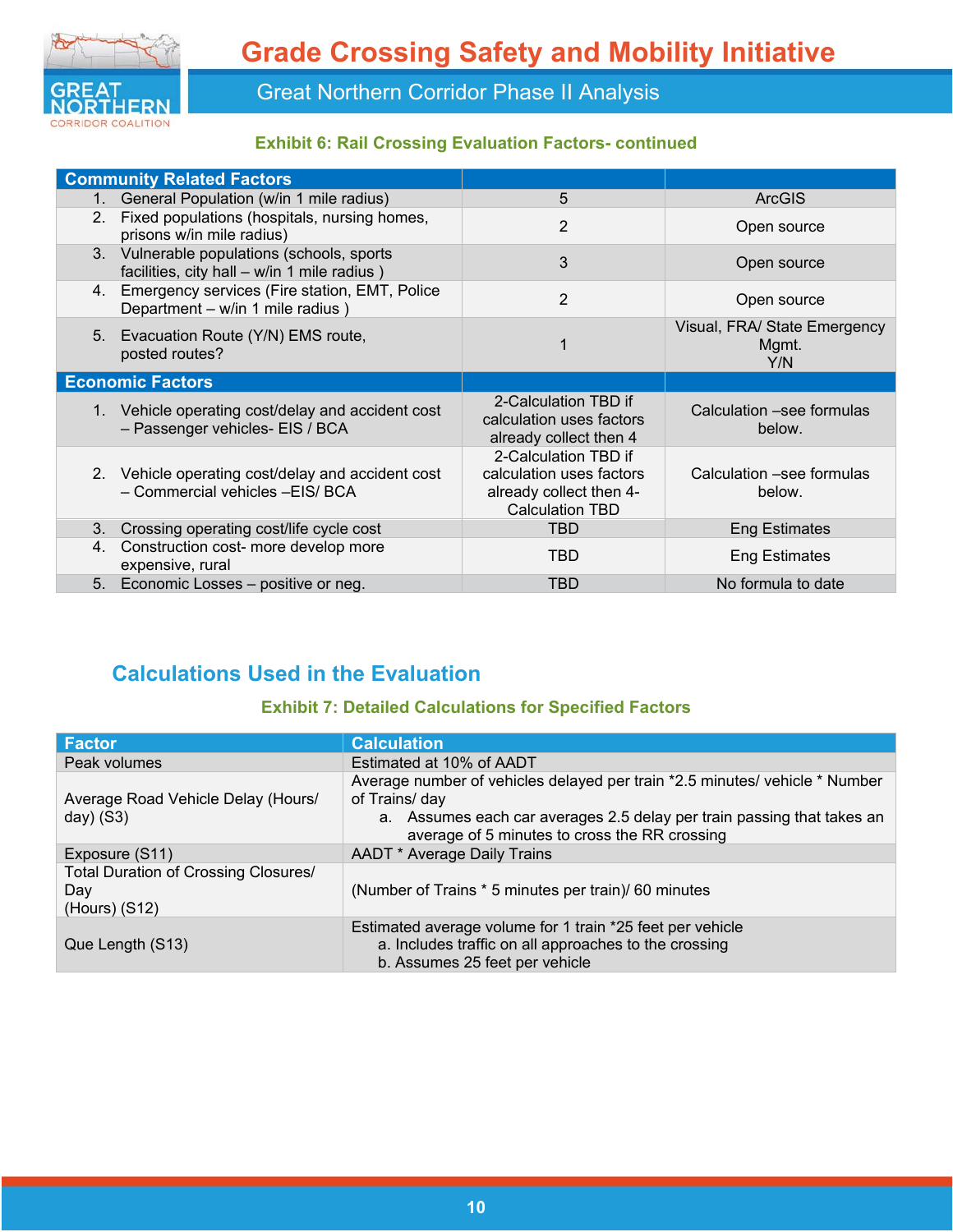

#### **Exhibit 7: Detailed Calculations for Specified Factors-continued**

| <b>Factor</b>                                                                    | <b>Calculation</b>                                                                                                                                                                                                                                                                                                                                                                                                                                                                                                |
|----------------------------------------------------------------------------------|-------------------------------------------------------------------------------------------------------------------------------------------------------------------------------------------------------------------------------------------------------------------------------------------------------------------------------------------------------------------------------------------------------------------------------------------------------------------------------------------------------------------|
| Emission/ Air Quality/ Fuel Savings<br>(E3)                                      | Total reduction in Daily idling in hours:<br>A. Av. Delay in minutes/60 minutes per hour *AADT<br>B. Total Gallons save by the reduction of idling = Hours of daily idling (A) $*1.5$<br>gals/hr                                                                                                                                                                                                                                                                                                                  |
|                                                                                  | ** 60 sec of idling uses .025 gallons of gas or 60 minutes of idling use= 1.5<br>gals, every gallon of gas produces 20 lbs. of CO2, calculate gallons saved at<br>current gas prices<br>C. Fuel Savings = $(B)^*$ \$x.xx per gallon*** (\$2.342) as of 5/2/16 US- all<br>gasoline grades (note this can be divided by POV and commercial if<br>desired (Diesel- all types US-\$2.266 5/2/16)<br>For ease US average was used in fuel prices.<br>***Source: http://www.eia.gov/dnav/pet/pet pri gnd dcus r50 w.htm |
|                                                                                  | Co2 Savings:<br>Total Gallons of Fuel saved (C) /20 lbs. per gallon<br>Co2 in MT = Co2 Savings/ 2240 lbs. per MT<br>Total Social Cost of Carbon = Co2 in MT* Carbon Cost \$/ MT****<br>**** Tiger FY16 estimated 2016 Carbon Cost to be \$43/MT                                                                                                                                                                                                                                                                   |
|                                                                                  | Other Emission can also be calculated on a MT basis see TIGER Grant BCA<br>Guidelines for more information.                                                                                                                                                                                                                                                                                                                                                                                                       |
| Vehicle operating cost/ delay and<br>accident cost- Commercial vehicles<br>(EC2) | 1. Vehicle delay cost in travel time savings:<br>#Commercial Vehicles (AADT * % of trucks) *(av. delay (2.5 min) /60 minutes<br>per hour)* average hourly all-purpose local travel (\$26.68/ hr for truck drivers<br>in Tiger FY 2016 guidance)                                                                                                                                                                                                                                                                   |
|                                                                                  | 2. Operating cost defined as Idling fuel costs:<br>• Fuel savings due to Reduction of idling time in minutes * AADT/60<br>minutes per hour to convert to total hours of idling per day.<br>Total gallons saved by reduction of idling= hours of idling *1.5 gallons<br>per hour<br>Total fuel savings = Total gallons saved * average cost of fuel per<br>gallon                                                                                                                                                  |
| Suggest breaking out Annual Accident<br>Costs from (EC1) and (EC2)               | 1. Annual Accident costs can be calculated by reduction of deaths<br>based upon closing the crossing.<br>Predictive Accident rate * the social value of a Life (\$9.6 million per<br>fatality (\$2015) given in TIGER FY16 guidance.                                                                                                                                                                                                                                                                              |
| Economic Losses- Positive or negative<br>(EC5)                                   | A methodology has yet to be developed for this factor                                                                                                                                                                                                                                                                                                                                                                                                                                                             |

The graphic in Exhibit 8 below displays the Exposure Value for each of the 19 rail crossings. The three Kent crossing have the highest exposure values compared to the other crossings due to their higher average annual daily traffic and higher average daily train traffic.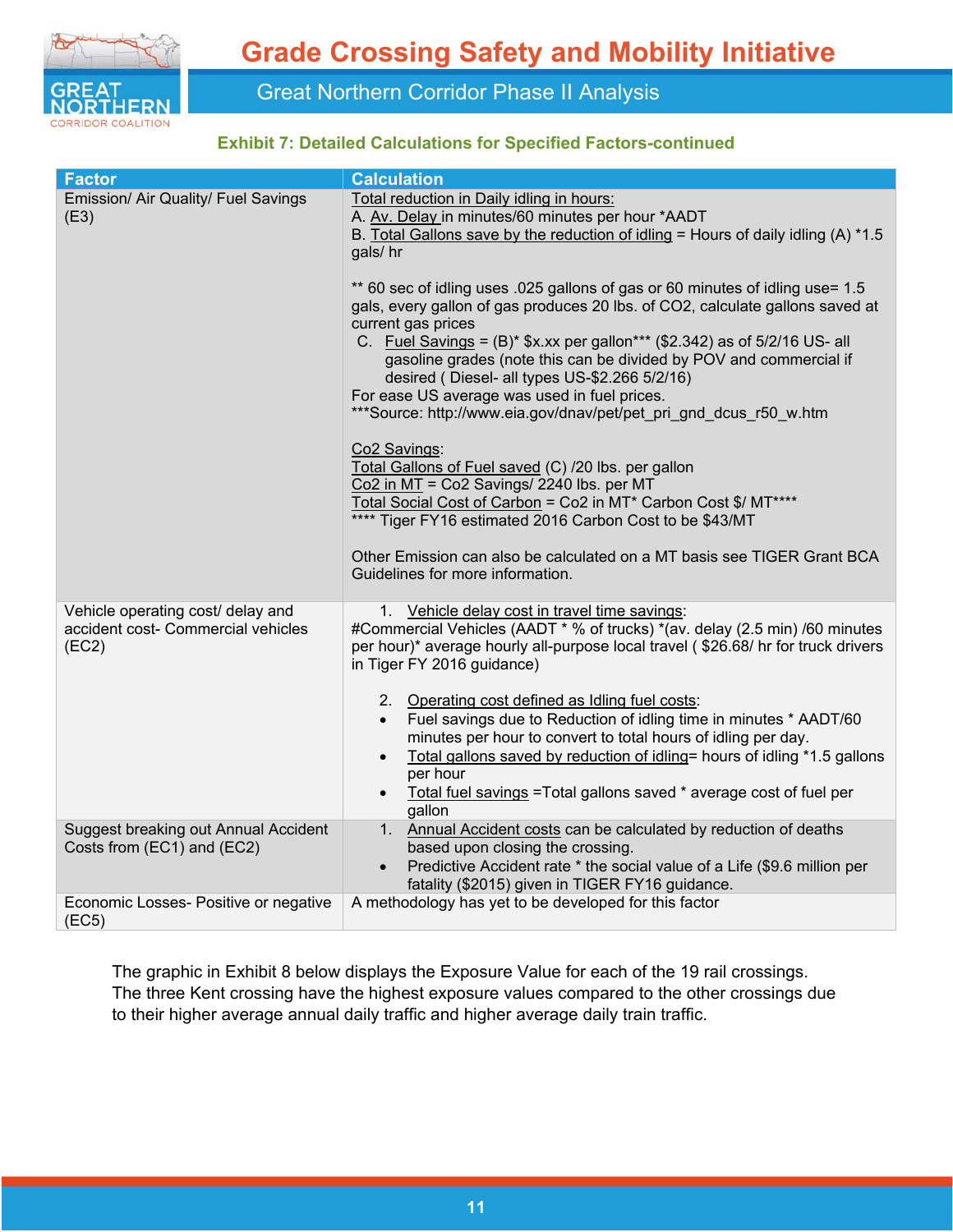

**Exhibit 8: Exposure Value of the 19 Sample Rail Crossings** 



### **Base Assumptions:**

- Estimated Peak Hour Volume = 10% of AADT
- Assumes uniform distribution of traffic during the peak hour. Calculation is based upon Peak volumes which is estimated at 10% of AADT, \* 5 minutes of gate downtime divided by 60 minutes in an hour
- Estimated Peak Vehicles Affected by One Train = Estimated Peak Hour Volume \* 5 minutes/60 minutes
- Estimated Av. Vehicles Affected by One Train = Estimated av. Hourly volume \* 5 minutes per train / 60 minutes

### **Other Assumptions**

- Assumes that the average train is 7,800 long and traveling at an average of 20 mph, the average gate downtime per at-grade crossing would be approximately 5 minutes per train. This is based upon a 4:26 train crossing time ( i.e. 7800 feet long train traveling at 20 mph, or 1760 feet per minute) plus 0:30 to lower the gate plus 0:12 to raise the gate = 5:08 minutes.
- For an individual motorist who is approaching the crossing when the gate begins to come down, 1 train would result in a gate downtime of just over 5 minutes. However,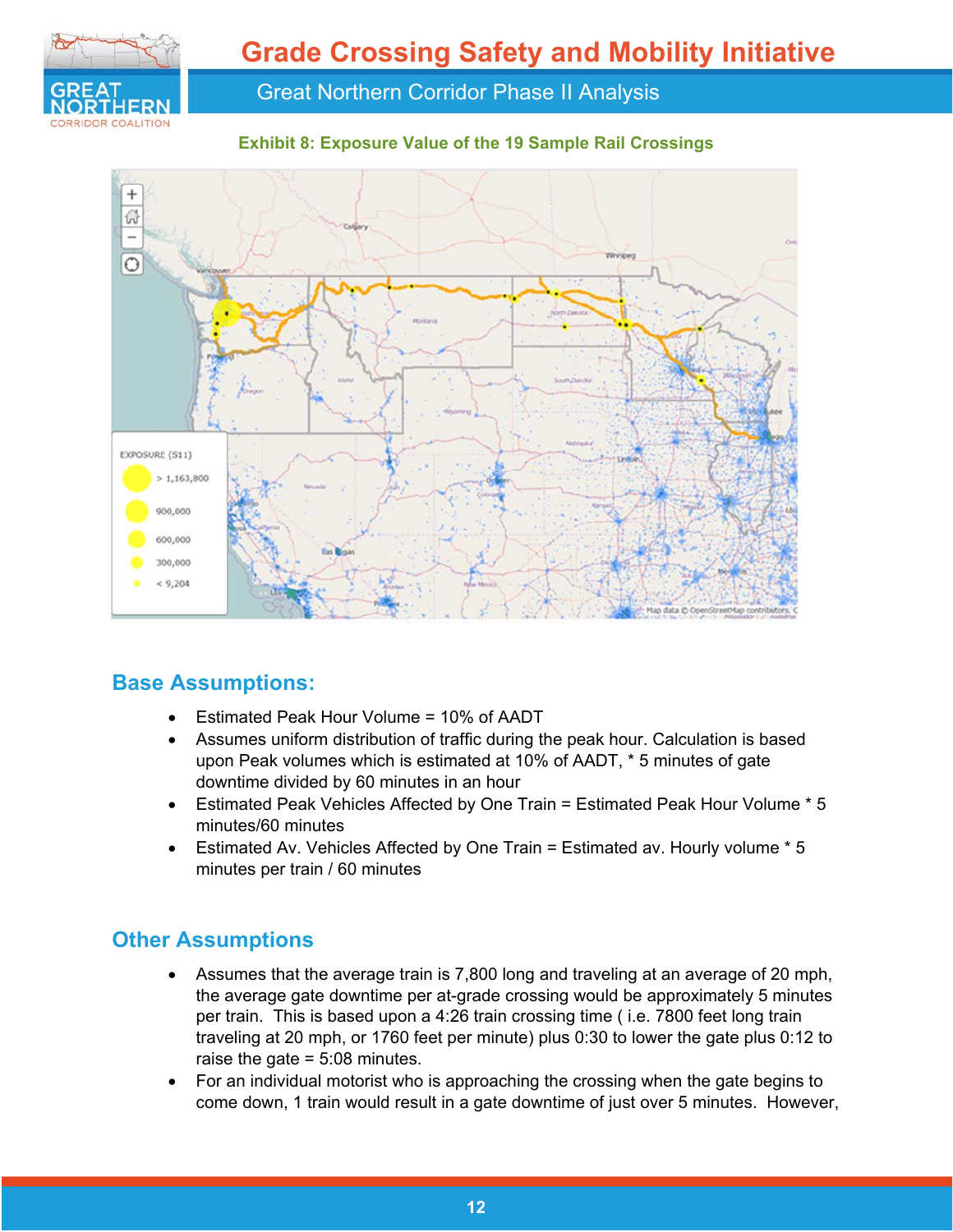

because drivers would arrive at different times during the gate closure and reopening process, the average gate downtime for each driver is estimated to be 2:30 (Analysis Group, Inc. 2014)

These calculations were taken from the Tesoro Savage Vancouver Energy Distribution *Terminal Facility Draft Environmental Impact Statement November 2015* pg. 3.14-25

### **Additional Elements in Rating Factors**

#### *Methodology used when rating the different environmental items*

**Environmentally Sensitive Areas:** we assessed each crossing for potential environmentally sensitive areas based on a set of 9 environmental resources we identified in a previous GNC phase. Each crossing was assigned a 5-mile buffer and we determined if one of the environmental resources intersected that buffer which triggered a "yes" for that resource column. For each crossing, the number of environmental resources with a yes were totaled, and an overall ranking as assigned for the "Environmental Sensitive Area" for the crossing. Based on 9 environmental resources assessed, 0-1 resources affected was given a 1 (low) ranking; 2-3 resources affected was given a 2 ranking; 4 resources affected was given a 3 (medium ranking); 5 resources affected given a 4 ranking; 5 resources and above was given a 5 (high) ranking).

This methodology of using the 5-mile buffer is a conservative approach which we thought was appropriate at this level of analysis – upon closer/crossing by crossing specific analysis, the environmental resource intersected within the 5-mile buffer may not actually be affected by the change in crossing grade.

Exhibit 9 below demonstrates the technique as described that the Team used to determine the Environmental Sensitivity ranking for each crossing.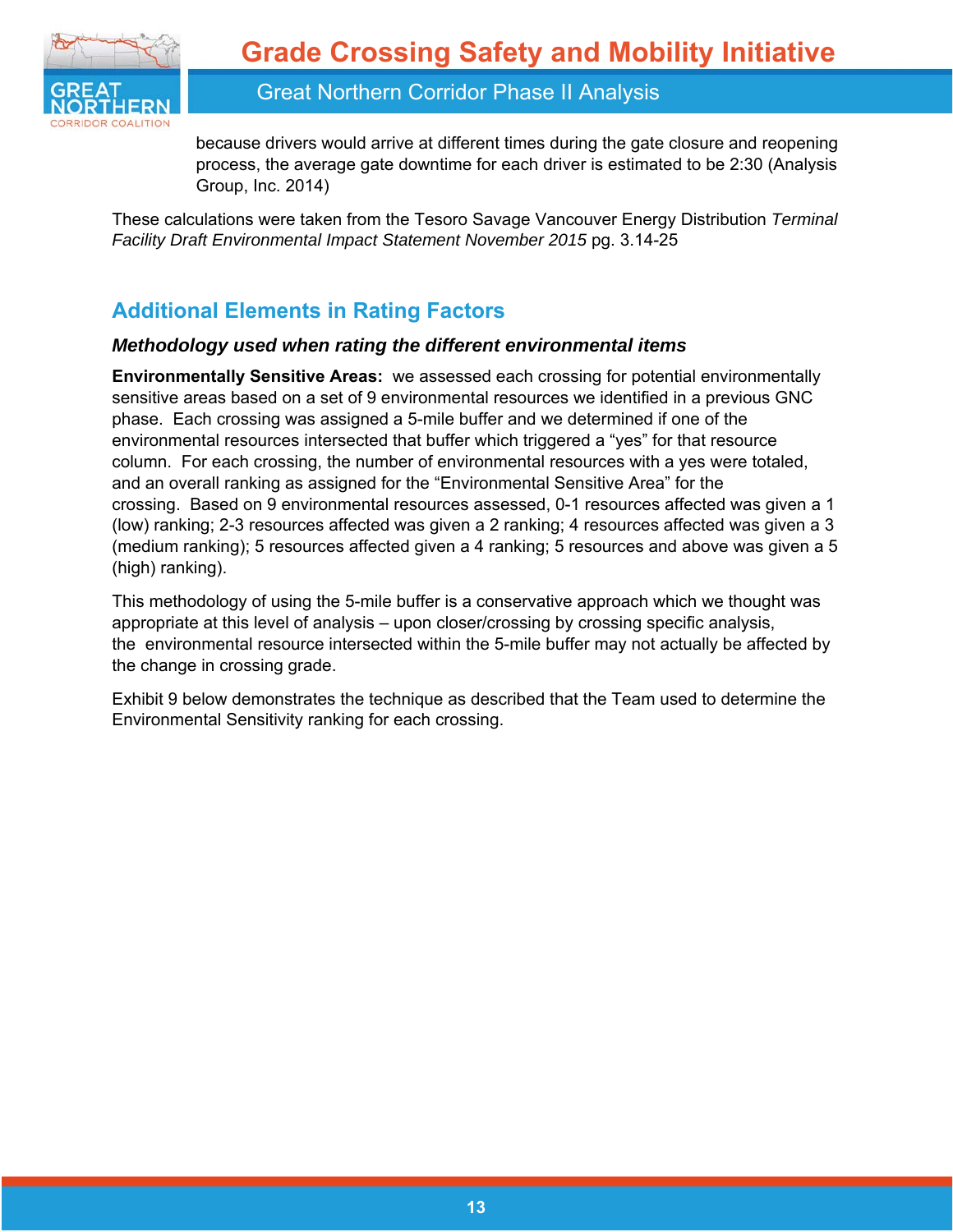

#### **Exhibit 9: Environmentally Sensitive Ratings**

|                |                    |                | <b>Environmentally Sensitve Areas</b> |                                                            |                                             |                                      |                                         |                                                  |                                                   |                                  |                                  |                     |                                                                                |  |  |
|----------------|--------------------|----------------|---------------------------------------|------------------------------------------------------------|---------------------------------------------|--------------------------------------|-----------------------------------------|--------------------------------------------------|---------------------------------------------------|----------------------------------|----------------------------------|---------------------|--------------------------------------------------------------------------------|--|--|
| #              | <b>Crossing ID</b> | <b>State</b>   | Air Non-<br>attainment<br>areas       | <b>Critical habitat</b><br>for federally<br>listed species | <b>Coastal</b><br><b>Management</b><br>Zone | <b>Federal</b><br>and State<br>lands | <b>Military</b><br><b>Installations</b> | <b>Native</b><br>American<br><b>Tribal lands</b> | <b>Wild and</b><br><b>Scenic</b><br><b>Rivers</b> | <b>Superfund</b><br><b>Sites</b> | <b>Ramsar</b><br><b>Wetlands</b> | <b>Total</b><br>Yes | <b>Environmentally</b><br><b>Sensitive Area</b><br>Ranking<br>1(Low) - 5(High) |  |  |
| 5              | 092493S            | <b>WA</b>      | <b>No</b>                             | <b>No</b>                                                  | <b>No</b>                                   | Yes                                  | <b>No</b>                               | <b>No</b>                                        | <b>No</b>                                         | <b>No</b>                        | <b>No</b>                        | $\overline{1}$      | $\overline{1}$                                                                 |  |  |
| 6              | 088620J            | MT             | No                                    | No                                                         | No                                          | Yes                                  | <b>No</b>                               | <b>No</b>                                        | No                                                | No                               | <b>No</b>                        | $\overline{1}$      | 1                                                                              |  |  |
| 10             | 059770N            | MT             | <b>No</b>                             | <b>No</b>                                                  | <b>No</b>                                   | Yes                                  | <b>No</b>                               | <b>No</b>                                        | <b>No</b>                                         | <b>No</b>                        | <b>No</b>                        | $\overline{1}$      | 1                                                                              |  |  |
| 12             | 070828T            | <b>ND</b>      | No                                    | No                                                         | No                                          | <b>No</b>                            | No                                      | No                                               | <b>No</b>                                         | <b>No</b>                        | <b>No</b>                        | $\Omega$            | $\overline{1}$                                                                 |  |  |
| 13             | 071103U            | <b>ND</b>      | <b>No</b>                             | <b>No</b>                                                  | <b>No</b>                                   | <b>No</b>                            | <b>No</b>                               | <b>No</b>                                        | <b>No</b>                                         | <b>No</b>                        | <b>No</b>                        | $\mathbf{0}$        | $\overline{1}$                                                                 |  |  |
| 14             | 079957N            | WI             | <b>No</b>                             | <b>No</b>                                                  | <b>No</b>                                   | Yes                                  | <b>No</b>                               | <b>No</b>                                        | No                                                | <b>No</b>                        | <b>No</b>                        | $\mathbf{1}$        | 1                                                                              |  |  |
| 16             | 087659J            | <b>ND</b>      | <b>No</b>                             | <b>No</b>                                                  | <b>No</b>                                   | Yes                                  | No                                      | <b>No</b>                                        | <b>No</b>                                         | <b>No</b>                        | <b>No</b>                        | $\overline{1}$      | $\overline{1}$                                                                 |  |  |
| 17             | 071656R            | <b>ND</b>      | <b>No</b>                             | <b>No</b>                                                  | <b>No</b>                                   | <b>No</b>                            | No                                      | <b>No</b>                                        | No                                                | <b>No</b>                        | <b>No</b>                        | $\mathbf 0$         | $\overline{1}$                                                                 |  |  |
| 19             | 093077T&79G        | <b>ND</b>      | <b>No</b>                             | <b>No</b>                                                  | <b>No</b>                                   | <b>No</b>                            | <b>No</b>                               | <b>No</b>                                        | <b>No</b>                                         | <b>No</b>                        | <b>No</b>                        | $\mathbf 0$         | $\overline{1}$                                                                 |  |  |
| $\overline{7}$ | 062505C            | <b>ND</b>      | <b>No</b>                             | <b>No</b>                                                  | <b>No</b>                                   | Yes                                  | Yes                                     | No                                               | No                                                | <b>No</b>                        | <b>No</b>                        | $\overline{2}$      | $\overline{2}$                                                                 |  |  |
| 8              | 059334A            | <b>MT</b>      | <b>No</b>                             | Yes                                                        | <b>No</b>                                   | Yes                                  | <b>No</b>                               | <b>No</b>                                        | <b>No</b>                                         | <b>No</b>                        | <b>No</b>                        | $\overline{2}$      | $\overline{2}$                                                                 |  |  |
| 9              | 059618E            | MT             | <b>No</b>                             | <b>No</b>                                                  | <b>No</b>                                   | Yes                                  | <b>No</b>                               | Yes                                              | No                                                | <b>No</b>                        | <b>No</b>                        | $\overline{2}$      | $\overline{2}$                                                                 |  |  |
| 15             | 061459A            | WI             | <b>No</b>                             | Yes                                                        | Yes                                         | Yes                                  | <b>No</b>                               | <b>No</b>                                        | <b>No</b>                                         | <b>No</b>                        | <b>No</b>                        | 3                   | $\overline{2}$                                                                 |  |  |
| 18             | 081558C            | N <sub>D</sub> | <b>No</b>                             | No                                                         | <b>No</b>                                   | Yes                                  | <b>No</b>                               | Yes                                              | No                                                | <b>No</b>                        | <b>No</b>                        | $\overline{2}$      | $\overline{2}$                                                                 |  |  |
|                | 085640K            | <b>WA</b>      | <b>No</b>                             | Yes                                                        | Yes                                         | Yes                                  | <b>No</b>                               | <b>No</b>                                        | <b>No</b>                                         | Yes                              | <b>No</b>                        | $\overline{4}$      | 3                                                                              |  |  |
| $\overline{2}$ | 085629K            | <b>WA</b>      | <b>No</b>                             | Yes                                                        | Yes                                         | Yes                                  | No                                      | <b>No</b>                                        | <b>No</b>                                         | Yes                              | <b>No</b>                        | $\overline{4}$      | 3                                                                              |  |  |
| 3              | 085625H            | <b>WA</b>      | <b>No</b>                             | Yes                                                        | Yes                                         | Yes                                  | <b>No</b>                               | <b>No</b>                                        | <b>No</b>                                         | Yes                              | <b>No</b>                        | $\overline{4}$      | 3                                                                              |  |  |
| 4              | 085775R            | <b>WA</b>      | <b>No</b>                             | Yes                                                        | Yes                                         | Yes                                  | Yes                                     | <b>No</b>                                        | <b>No</b>                                         | Yes                              | <b>No</b>                        | 5                   | $\overline{4}$                                                                 |  |  |

**Visual Amenities –** A ranking was assigned based upon the assessment of the land use cover data (2011) directly at the crossing, as well as the overriding land use within a 1-mile buffer around the crossing. This data was then confirmed via aerial image (2014 – 2015) whether it looked like industrial, rural, residential, etc. Exhibit 10 below demonstrates the results of this methodology to rank the 19 individual crossings.

| #              | <b>Crossing ID</b> | <b>State</b> | <b>Land use (at Crossing</b><br>Point) | 1-mile buffer of Land Use   | <b>Confirmed by Aerial</b> | <b>Visual Impact Ranking</b><br>1= low (in industrial area) 2=rural<br>(farms low populated) 3=suburban<br>medium residential density<br>4=Urban (city center, high<br>population density) 5= High |
|----------------|--------------------|--------------|----------------------------------------|-----------------------------|----------------------------|----------------------------------------------------------------------------------------------------------------------------------------------------------------------------------------------------|
| 3              | 085625H            | <b>WA</b>    | Developed, High Intensity              | Developed, High Intensity   | Industrial                 | 1                                                                                                                                                                                                  |
| 4              | 085775R            | <b>WA</b>    | Developed, Low Intensity               | Mixed Forest                | Rural                      | $\overline{2}$                                                                                                                                                                                     |
| 5              | 092493S            | <b>WA</b>    | Developed. High Intensity              | Hay/Pasture                 | Rural/Residential          | $\overline{2}$                                                                                                                                                                                     |
| 6              | 088620J            | MT           | Developed, Medium Intensity            | Herbaceuous                 | Residential/Open Space     | $\overline{2}$                                                                                                                                                                                     |
| $\overline{7}$ | 062505C            | <b>ND</b>    | Developed, High Intensity              | Developed, Medium Intensity | Residential                | $\overline{2}$                                                                                                                                                                                     |
| 8              | 059334A            | MT           | Developed, Open Space                  | Hay/Pasture                 | Rural                      | $\overline{2}$                                                                                                                                                                                     |
| 9              | 059618E            | <b>MT</b>    | Developed, Low Intensity               | Herbaceuous                 | Rural                      | $\overline{2}$                                                                                                                                                                                     |
| 10             | 059770N            | MT           | Developed, Open Space                  | <b>Cultivated Crops</b>     | Industrial/Residential     | $\overline{2}$                                                                                                                                                                                     |
| 13             | 071103U            | <b>ND</b>    | Developed, High Intensity              | <b>Cultivated Crops</b>     | Residential/Rural          | $\overline{2}$                                                                                                                                                                                     |
| 14             | 079957N            | WI           | Developed, Medium Intensity            | Deciduous Forest            | Rural/Woodland             | $\overline{2}$                                                                                                                                                                                     |
| 16             | 087659J            | <b>ND</b>    | Developed, Open Space                  | Herbaceuous                 | Rural                      | $\overline{2}$                                                                                                                                                                                     |
| 17             | 071656R            | <b>ND</b>    | Developed, Low Intensity               | <b>Cultivated Crops</b>     | Rural                      | $\overline{2}$                                                                                                                                                                                     |
| 18             | 081558C            | <b>ND</b>    | Developed, Medium Intensity            | <b>Cultivated Crops</b>     | Rural                      | $\overline{2}$                                                                                                                                                                                     |
| 1              | 085640K            | WA           | Developed, Medium Intensity            | Developed, Medium Intensity | Industrial/Residential     | 3                                                                                                                                                                                                  |
| $\overline{2}$ | 085629K            | <b>WA</b>    | Developed, High Intensity              | Developed, Medium Intensity | Industrial/Residential     | 3                                                                                                                                                                                                  |
| 15             | 061459A            | WI           | Developed, Medium Intensity            | Developed, Low Intensity    | Industrial/Residential     | 3                                                                                                                                                                                                  |
| 19             | 093077T&79G        | <b>ND</b>    | Developed, Medium Intensity            | Developed, Low Intensity    | Industrial/Rural           | 3                                                                                                                                                                                                  |
| 12             | 070828T            | <b>ND</b>    | Developed, High Intensity              | Developed, Medium Intensity | Industrial/Residential     | 4                                                                                                                                                                                                  |

#### **Exhibit 10: Visual Amenities Ratings**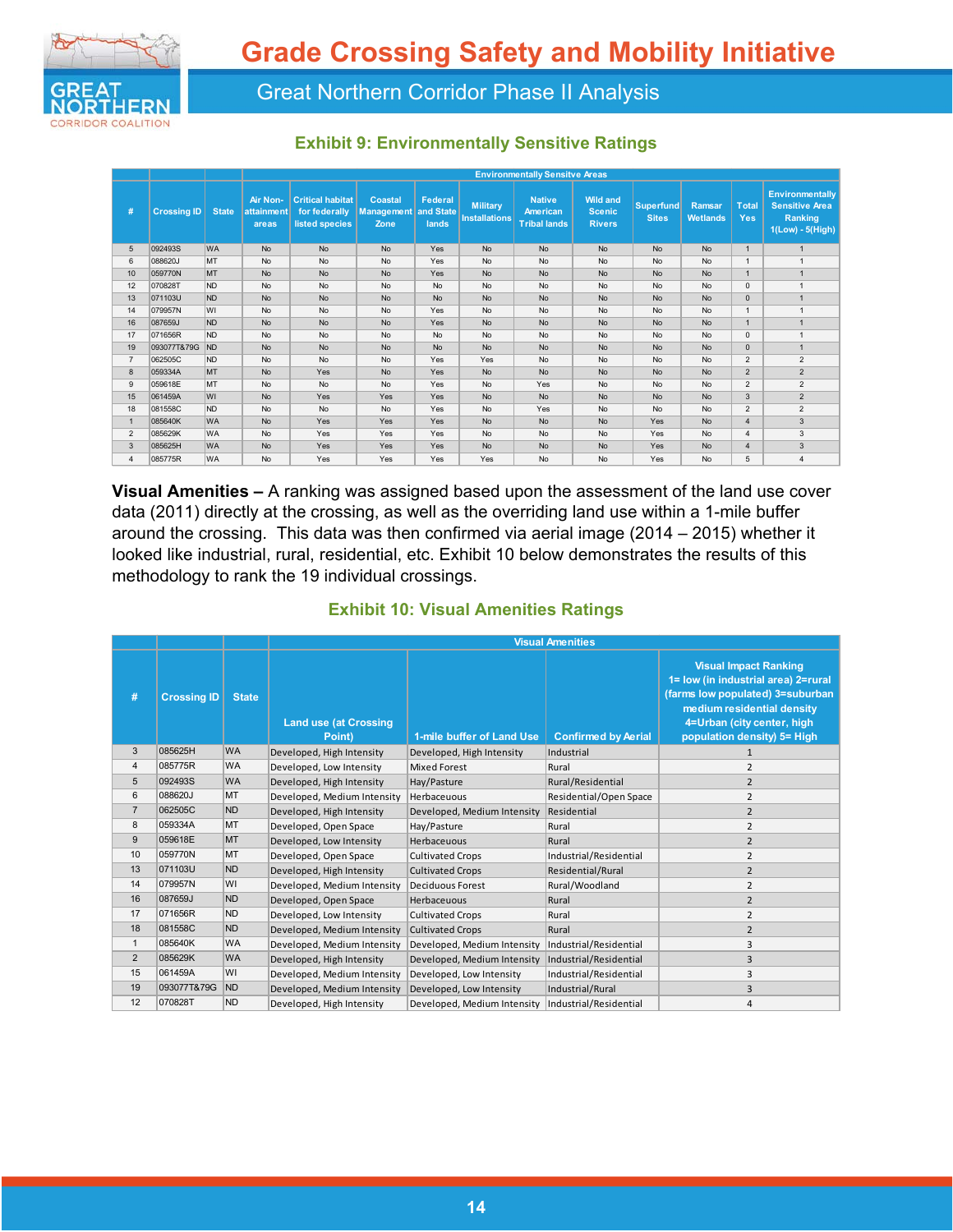

#### *Methodology used when rating the Community Related Factors*

Community Related Factors were developed using the USGS National Map (http://viewer.nationalmap.gov/basic/) under National Structures Dataset. This dataset breaks down facilities by state for a variety entities. Each state needs to be downloaded and queried.

#### *Community Related Factors:*

Open Sources data bases which can also be helpful in gathering data for the Community Related Factors include:

- General Population (C1) can be populated from ARCGIS Business Analyst Online (BAO)
- Fixed Populations (C2) (hospitals, nursing home, prisons within 1 mile)
	- o Hospitals can usually be observed off of the Open Streets base map in ARCGIS.
	- o Nursing homes are more difficult, can be research in the local phone directory,
	- o Prisons locations can be gathered from the local police website
- Vulnerable populations ( schools, sports facilities, city hall within 1 mile
	- o School locations can be gathered from school district websites
	- o Sports facilities can usually be located by visual inspection off the ARCGIS Open Streets base map
	- o City Hall can usually be location by visual inspection off the ARCGIS Open Streets base map or the address can be gathered off the city's website
- Emergency Services (Fire Stations, EMT, Police Stations) within 1 mile
	- o Fire Station locations can be gathered from the Fire District's website
	- $\circ$  EMT is more difficult, sometimes part of the Fire Department and sometimes stand-alone Ambulance Company. Googling "Ambulance Services" for a specific location usually gives a listing of available ambulance locations near the crossing.
- Evacuation routes
	- o These are more difficult as in many cases there is no specific emergency route, as the route is determined on an incident by incident basis.

Exhibit 11 below illustrates the data collected for the Community Factors for each of the 19 rail crossings under evaluation.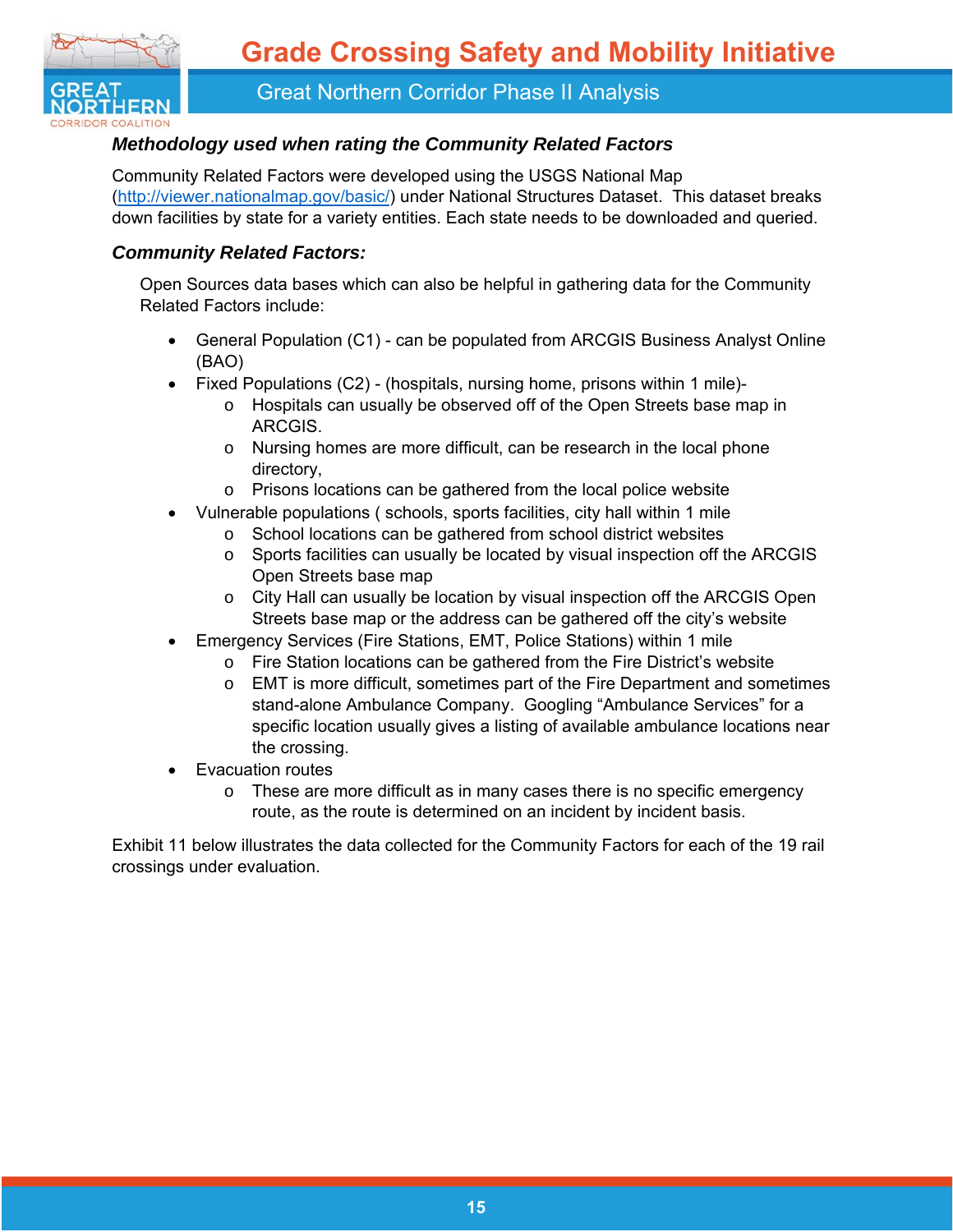

#### **Exhibit 11: Community Factors for Effected Populations**

| <b>Crossing ID</b> | <b>State</b> | <b>Subdivision</b> | <b>County</b>      | City               | <b>Address</b>       | <b>BufferDist</b> |                 |              | <b>IDN Prisons Schools Station/</b> | Fire<br><b>EMT</b> | <b>Police</b><br><b>Stations</b> | <b>Hospitals</b> | <b>Total</b><br><b>EMS</b> | <b>Total</b><br><b>Fixed</b><br>Pop |
|--------------------|--------------|--------------------|--------------------|--------------------|----------------------|-------------------|-----------------|--------------|-------------------------------------|--------------------|----------------------------------|------------------|----------------------------|-------------------------------------|
| 059618E            | <b>MT</b>    | Glascow            | Roosevelt          | Culbertson         | 1st Ave. W           | 1 mile            | $\mathbf{g}$    | $\Omega$     |                                     |                    | $\overline{2}$                   |                  | $\mathbf{3}$               |                                     |
| 088620J            | MT           | <b>Great Falls</b> | Toole              | Shelby             | Hwy 2                | 1 mile            | 6               |              | 5.                                  |                    |                                  | $\overline{2}$   | $\left 4\right $           | 3                                   |
| 059334A            | <b>MT</b>    | Hi Line            | Flathead           | Columbia Falls     | N LaSalle Rd         | 1 mile            | 8 <sup>1</sup>  | $\Omega$     |                                     |                    |                                  | $\Omega$         | $\Omega$                   | $\Omega$                            |
| 059770N            | MT           | Hi Line            | <b>Hill</b>        | Rudyard            | Reed St S-255        | 1 mile            | 10 <sup>1</sup> | $\Omega$     |                                     |                    | $\Omega$                         | $\Omega$         | $\overline{0}$             | 0                                   |
| 071656R            | <b>ND</b>    | Crosby             | Ward               | <b>Berthold</b>    | $US-2$               | 1 mile            | 17              | $\Omega$     |                                     | $\Omega$           | $\Omega$                         | $\Omega$         | $\overline{0}$             | $\Omega$                            |
| 081558C            | <b>ND</b>    | Glasgow            | Williams           | Trenton            | ND-1804              | 1 mile            | 18              | $\Omega$     |                                     |                    |                                  | $\Omega$         | $\overline{0}$             | $\overline{0}$                      |
| 062505C            | <b>ND</b>    | Glasston           | <b>Grand Forks</b> | <b>Grand Forks</b> | Hwy 2                | 1 mile            |                 | $\Omega$     |                                     |                    |                                  | $\Omega$         | $\overline{2}$             | $\overline{0}$                      |
| 087659J            | <b>ND</b>    | Jamestown          | Burleigh           | Bis/Linc           | 66th St SE           | 1 mile            | 16              | $\mathbf 0$  | $\Omega$                            | $\Omega$           | $\Omega$                         | $\Omega$         | $\overline{0}$             | $\Omega$                            |
| 070809N            | <b>ND</b>    | KO                 | Cass               | Fargo              | Broadway             | 1 mile            | 11              | $\Omega$     | 11                                  |                    |                                  | $\boldsymbol{4}$ | $\overline{2}$             |                                     |
| 070828T            | <b>ND</b>    | KO                 | Cass               | Fargo              | 27th St N            | 1 mile            | 12              | $\Omega$     | $\overline{\mathbf{3}}$             |                    | $\Omega$                         | $\Omega$         |                            | $\Omega$                            |
| 071103U            | <b>ND</b>    | KO                 | Cass               | Casselton          | Langer Av/ND         | 1 mile            | 13              | $\Omega$     | $\overline{\mathbf{3}}$             |                    | $\Omega$                         | $\Omega$         |                            | $\Omega$                            |
| 093077T&79G        | <b>ND</b>    | KO                 | Ward               | Minot              | 27th St SE           | 1 mile            | 19              | $\Omega$     | $\Omega$                            | $\Omega$           | $\Omega$                         | $\Omega$         | $\overline{0}$             | 0                                   |
| 085640K            | <b>WA</b>    | <b>SEATTLE</b>     | King               | <b>KENT</b>        | SR516 (WILLIS 1 mile |                   |                 | $\Omega$     | 3                                   |                    |                                  |                  | $\overline{2}$             | 5                                   |
| 085629K            | <b>WA</b>    | <b>SEATTLE</b>     | King               | <b>KENT</b>        | <b>JAMES ST</b>      | 1 mile            | $\overline{2}$  | $\Omega$     | $\overline{\mathbf{3}}$             |                    |                                  |                  | $\overline{2}$             |                                     |
| 085625H            | <b>WA</b>    | <b>SEATTLE</b>     | King               | <b>KENT</b>        | S 212TH STREE 1 mile |                   | $\overline{3}$  | <sup>0</sup> |                                     |                    |                                  | $\Omega$         |                            | $\Omega$                            |
| 085775R            | <b>WA</b>    | <b>SEATTLE</b>     | Thurston           | <b>OLYMPIA</b>     | <b>RICH RD SE</b>    | 1 mile            | $\vert 4 \vert$ | $\Omega$     |                                     |                    | $\Omega$                         | $\Omega$         |                            | $\Omega$                            |
| 092493S            | <b>WA</b>    | <b>SEATTLE</b>     | Lewis              | <b>WINLOCK</b>     | WALNUT ST./S 1 mile  |                   | 5 <sup>1</sup>  | $\Omega$     |                                     |                    |                                  |                  |                            |                                     |
| 061459A            | WI           | Lakes              | Douglas            | Superior           | <b>N</b> 28th        | 1 mile            | 15              | $\Omega$     |                                     |                    | $\Omega$                         |                  |                            |                                     |
| 079957N            | WI           | <b>St Croix</b>    | <b>Buffalo</b>     | Nelson             | WI-25                | 1 mile            | 14              | $\Omega$     |                                     |                    |                                  | $\Omega$         |                            | $\Omega$                            |

### *Methodology used when rating the Economic Factors*

#### *Economic Factors:*

The five factors identified as Economic include:

- 1. Vehicle operating cost/delay and accident cost Passenger vehicles
- 2. Vehicle operating cost/delay and accident cost Commercial vehicles
- 3. Crossing operating cost/life cycle cost
- 4. Construction cost
- 5. Economic Losses positive or neg.

These factors can be broken into those that can be calculated using directions given by USDOT in their TIGER and FASTLANE Benefit Cost Analysis Guidance and those factors that need more development such as Economic Loss. In recent USDOT guidance in their *TIGER and FASTLANE BCA Resource Guide*, standard values are given for numerous public benefits related to long term outcomes from the investment. These standard factors include:

- Value of Statistical Life
- Value of Injuries
- Value of Property Damage Only Crashes
- Value of Travel Time
- Value of Emissions
- Social Cost of Carbon

It is recommended that a set of standard monetized values be selected as default values. The default values can be selected when no better local information is available as inputs into the calculations. This method will provide a basis upon which the competing projects can be evaluated.